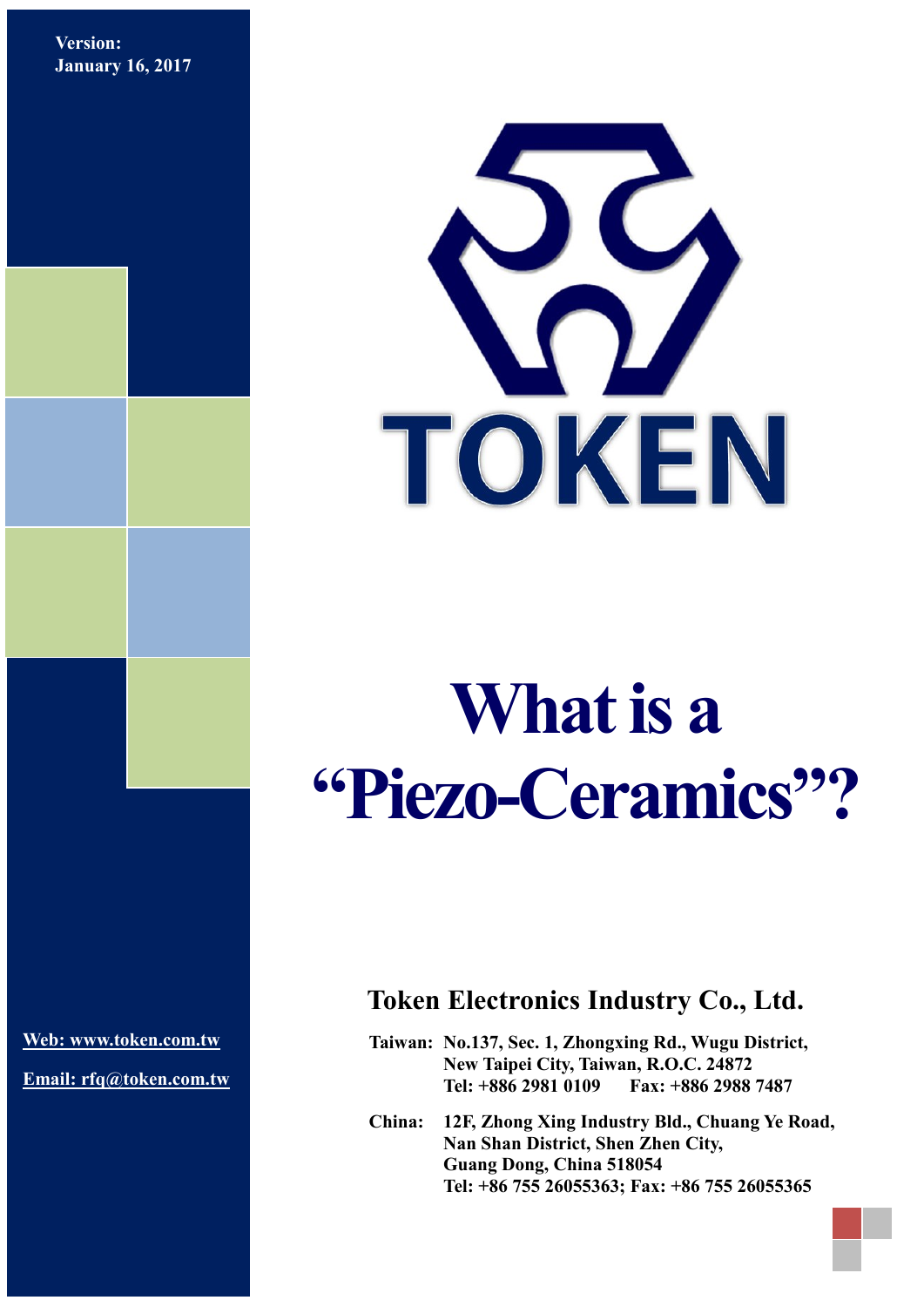

## **[What is a "Piezo-Ceramics"?](file:///D:/0-WebSite/0-TokenTaiwan/Token%20Taiwan/what-is-a-piezo-ceramic.htm)**

## **What is a PIEZO-CERAMIC?**

Some of the piezoelectric crystal can be claimed into the polycrystalline ceramics, though there is a spontaneous polarization in each of the fine crystals in the piezoelectric ceramics which is cancelled as a whole and shows no piezoelectricity. But when a high D.C. voltage is applied to such ceramics, the directions of the spontaneous polarizations are brought to uniformity and a Ferro electricity ceramics is attained. With some additives, the material with extremely stable frequency, temperature and aging characteristics is being used by TOKEN for ceramic filter. Compared with the single crystal, the piezoelectric ceramics has various advantageous features as follows:

| Frequency (Hz)<br>Vibration Mode |  | 1k | 10k | 100k | 1M             | 10M | 100M                            | 1G |
|----------------------------------|--|----|-----|------|----------------|-----|---------------------------------|----|
| Flexural<br>mode                 |  |    |     |      |                |     |                                 |    |
| Length<br>mode                   |  |    |     |      |                |     |                                 |    |
| Area<br>expansion<br>mode        |  |    |     |      |                |     |                                 |    |
| Radius<br>vibration              |  |    |     |      |                |     |                                 |    |
| Shear<br>thickness<br>mode       |  |    |     |      |                |     |                                 |    |
| Thickness<br>expander<br>mode    |  |    |     |      |                |     |                                 |    |
| Surface<br>acoustic<br>wave      |  |    |     |      | $M$ oto $\sim$ |     | chow the direction of vibration |    |

**Ceramic Resonator Vibration Mode (Flexural mode, Length mode, Area expansion mode, Radius vibration, Shear thickness mode, Thickness expander mode, Surface acoustic wave) and Frequency Range**

- 1. Can be mass-produced at low cost.
- 2. Can be formed into any desirable shape.
- 3. The direction of the polarization is easily attainable.
- 4. Chemically and physically stable.
- 5. Easy for fabrication.